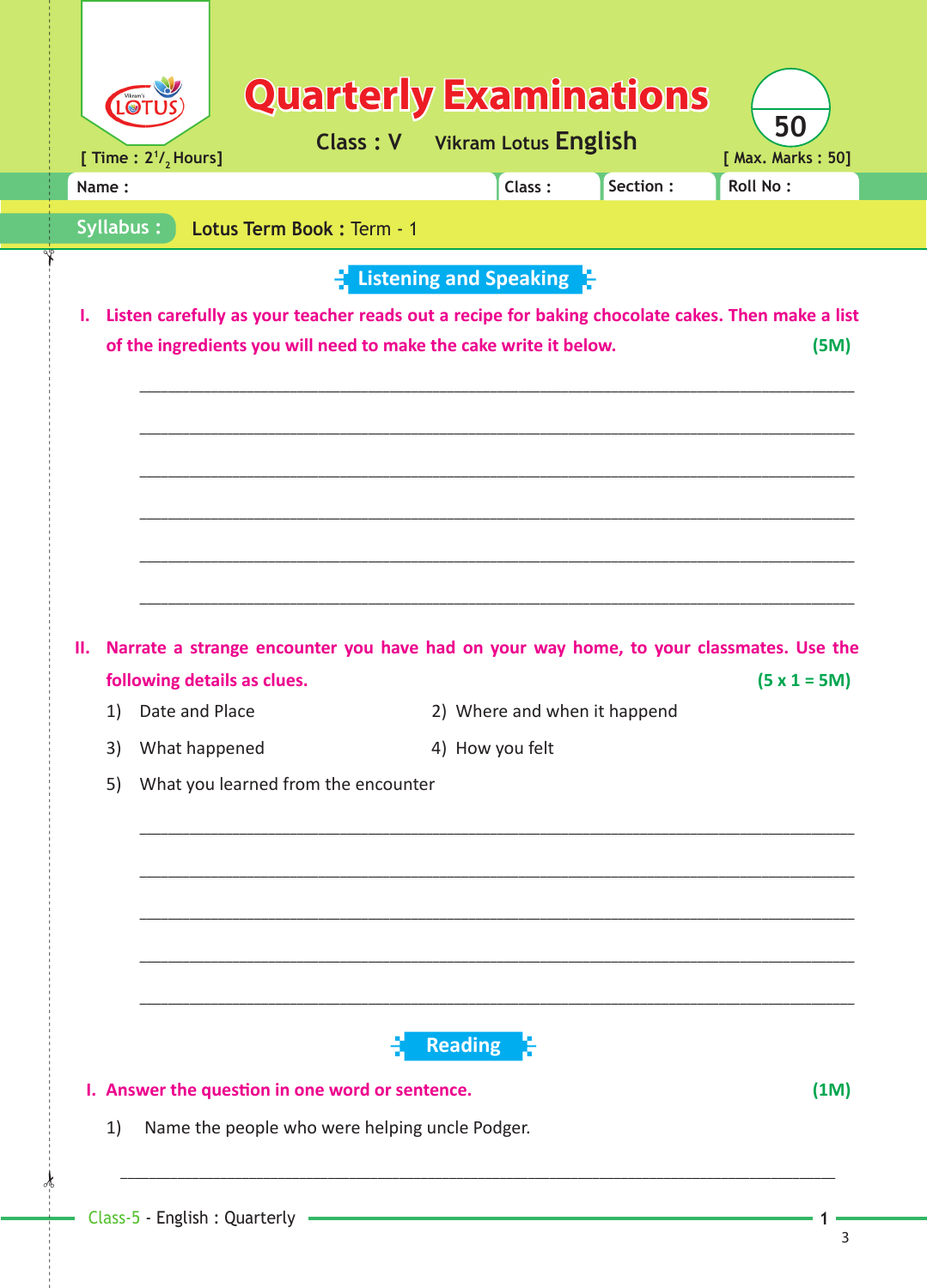## **II.** Read the story and answer the questions in short sentences.  $(3 \times 1 = 3M)$ 1) On what conditions did the father-in-law allow the wives to go their home towns? \_\_\_\_\_\_\_\_\_\_\_\_\_\_\_\_\_\_\_\_\_\_\_\_\_\_\_\_\_\_\_\_\_\_\_\_\_\_\_\_\_\_\_\_\_\_\_\_\_\_\_\_\_\_\_\_\_\_\_\_\_\_\_\_\_\_\_\_\_\_\_\_\_\_\_\_\_\_\_\_\_\_\_\_\_\_\_\_\_\_\_\_\_\_\_\_\_\_\_\_ 2) Why did the wives want to visit their home towns ? \_\_\_\_\_\_\_\_\_\_\_\_\_\_\_\_\_\_\_\_\_\_\_\_\_\_\_\_\_\_\_\_\_\_\_\_\_\_\_\_\_\_\_\_\_\_\_\_\_\_\_\_\_\_\_\_\_\_\_\_\_\_\_\_\_\_\_\_\_\_\_\_\_\_\_\_\_\_\_\_\_\_\_\_\_\_\_\_\_\_\_\_\_\_\_\_\_\_\_\_ 3) How did the voice show them to wrap wind in paper ?  $\overline{\phantom{a}}$  , and the contract of the contract of the contract of the contract of the contract of the contract of the contract of the contract of the contract of the contract of the contract of the contract of the contrac **III.** Read the following stanza and answer the questions.  $(2 \times 1 = 2M)$ No time to see, when woods we pass, Where squirrels hide their nuts in grass; No time to see, in broad day light, Streams full of stars, like skies at night; 1) What is the poet trying to tell us in the above stanza ? \_\_\_\_\_\_\_\_\_\_\_\_\_\_\_\_\_\_\_\_\_\_\_\_\_\_\_\_\_\_\_\_\_\_\_\_\_\_\_\_\_\_\_\_\_\_\_\_\_\_\_\_\_\_\_\_\_\_\_\_\_\_\_\_\_\_\_\_\_\_\_\_\_\_\_\_\_\_\_\_\_\_\_\_\_\_\_\_\_\_\_\_\_\_\_\_\_\_\_\_ 2) Why is there no time in today's world?  $\overline{\phantom{a}}$  , and the contract of the contract of the contract of the contract of the contract of the contract of the contract of the contract of the contract of the contract of the contract of the contract of the contrac **I. Fill in the blanks with the correct adverbs from the list given below. (4 x 1 = 4M) angrily, badly, carefully, dangerously, impati ently, quietly, rudely, seriously, slowly, suddenly** 1) Carla is in a hurry, so she is waiting for her friend \_\_\_\_\_\_\_\_\_\_\_\_\_\_\_\_\_\_\_\_\_\_\_ 2) The speaker looks annoyed. He is banging the table 3) If you walk **South Assembly** you will miss the bus. 4) Terry is a reckless driver. He drives **II. Fill in the blanks using the simple present tense of the verbs given in the brackets below. (3 x 1 = 3M)** 1) I hate living in scatt le because it always (rain) \_\_\_\_\_\_\_\_\_\_\_\_\_\_\_\_\_\_\_\_\_\_\_\_\_\_\_\_\_\_\_\_\_\_ there. 2) Every Monday, sally (drive) and the same of the second term in the kids to football practice. 3) I'm sorry, I can't hear what you (say) \_\_\_\_\_\_\_\_\_\_\_\_\_\_\_\_\_\_\_\_\_\_\_\_\_\_\_\_\_\_\_\_ every time a train (come). into the station. **Grammar**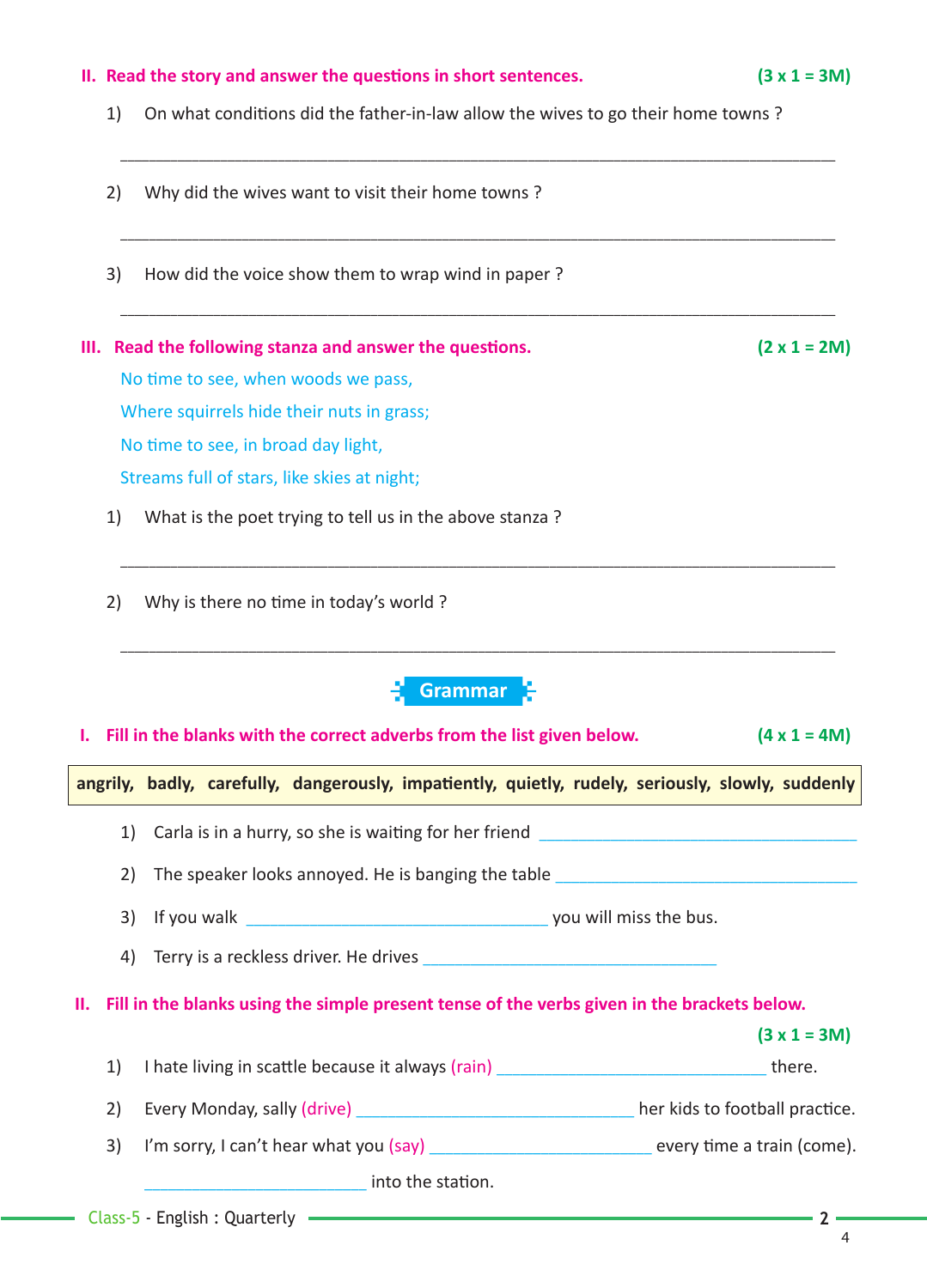| III. |    | Use the a postrophe to change the following noun pharases.                                                                                    | $(3 x 1 = 3M)$ |
|------|----|-----------------------------------------------------------------------------------------------------------------------------------------------|----------------|
|      | 1) | The price of the desk                                                                                                                         |                |
|      | 2) | The handle of the cup<br><u> 1980 - Johann Barn, amerikan bernama di sebagai bernama dalam bernama dalam bernama dalam bernama dalam bern</u> |                |
|      | 3) | The bottom of the pit                                                                                                                         |                |
|      |    | IV. Answer the following questions.                                                                                                           | $(3 x 1 = 3M)$ |
|      | 1) | Why did the Brahmin's wife kill the mongoose?                                                                                                 |                |
|      | 2) | What did you learn from this story?                                                                                                           |                |
|      | 3) | What happend when the Brahmin and his wife left home one evening?                                                                             |                |
|      |    |                                                                                                                                               |                |
|      |    | <b>Writing</b><br>I. Read these well-known proverbs. Find their meaning and use them in a sentences. $(6 \times 1 = 6M)$                      |                |
|      | 1) | Let bygones be bygones.                                                                                                                       |                |
|      | 2) | Look before you leap.                                                                                                                         |                |
|      | 3) | Pride goes before a fall.                                                                                                                     |                |
|      | 4) | Half a loaf is better than no bread.                                                                                                          |                |
|      | 5) | Too many cooks spoil the broth.                                                                                                               |                |
|      | 6) | When the cat's away, the mice are at play.                                                                                                    |                |

 $\frac{1}{2}$ 

Ÿ